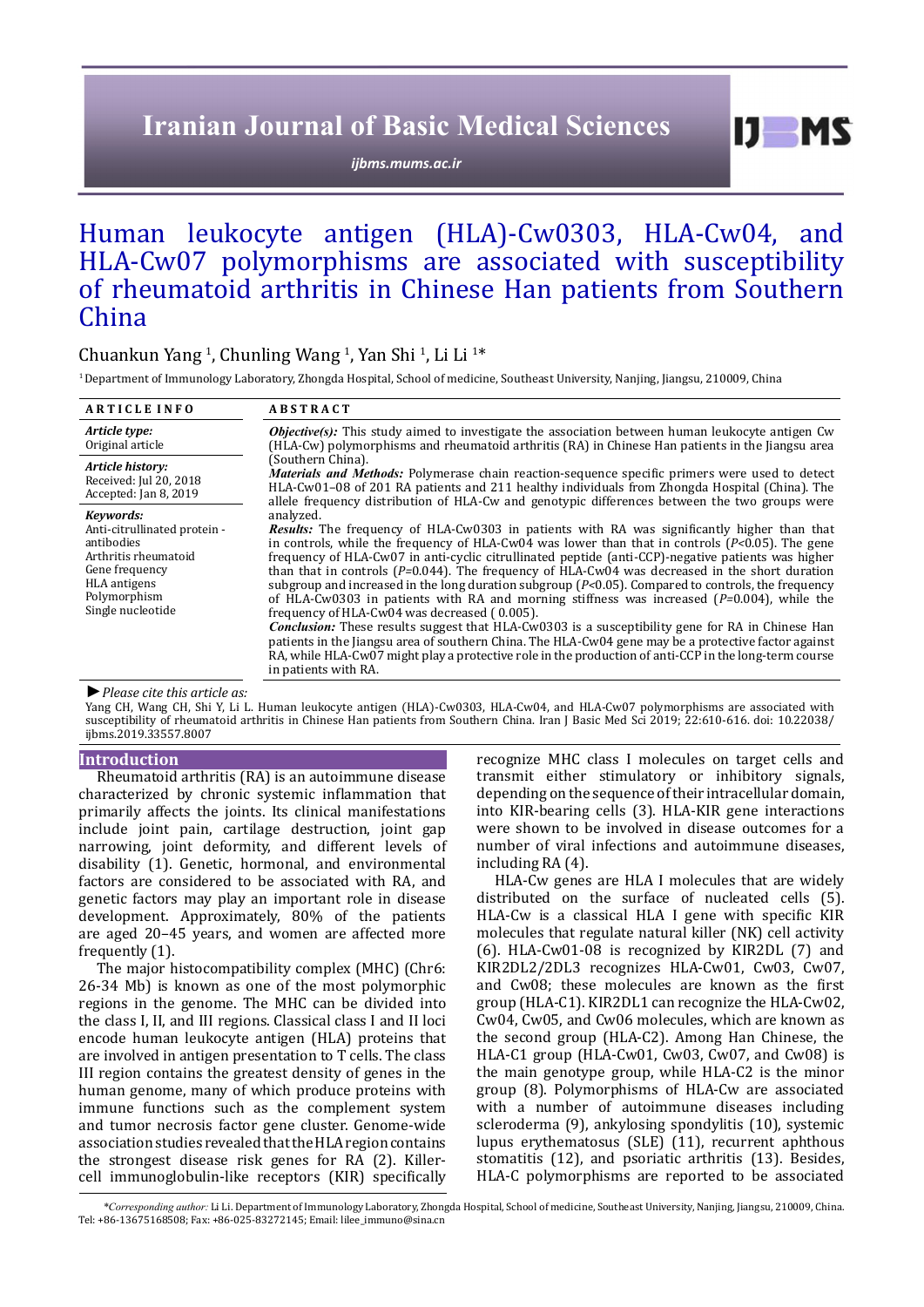#### **Table 1.** Primers used for human leukocyte antigen-cw genotyping

| Primers    | Sequences $(5' \rightarrow 3')$ | Fragment size (bp)                                                         | Annealing<br>temperature (°C) |
|------------|---------------------------------|----------------------------------------------------------------------------|-------------------------------|
| HLA-Cw01   | F: CACAGACTGACCGAGTGAG          |                                                                            | 63                            |
|            | R: CCCCAGGTCGCAGCCAC            |                                                                            |                               |
| $HLA-Cw02$ | F: CCGAGTGAACCTGCGGAAA          |                                                                            |                               |
|            | R: GAGCCACTCCACGCACTC           |                                                                            |                               |
|            | F: CACAGACTGACCGAGTGAG          |                                                                            |                               |
| $HLA-Cw03$ | R: AGCGTCTCCTTCCCATTCTT         | 341<br>521<br>563<br>330<br>563<br>296<br>1056<br>161<br>522<br>535<br>796 |                               |
|            | F: CCGAGTGAACCTGCGGAAA          |                                                                            |                               |
| $HLA-Cw04$ | R: GCCCCAGGTCGCAGCCAA           |                                                                            |                               |
| HLA-Cw05   | F: CCGAGTGAACCTGCGGAAA          |                                                                            |                               |
|            | R: CGCGCGCTGCAGCGTCTT           |                                                                            |                               |
| HLA-Cw06   | F: TACTACAACCAGAGCGAGGA         |                                                                            |                               |
|            | R: GGTCGCAGCCATACATCCA          |                                                                            |                               |
| HLA-Cw07   | F: CCGCGGGTATGACCAGTC           |                                                                            | 68.9                          |
|            | R: CAGCCCCTCGTGCTGCAT           |                                                                            |                               |
| HLA-Cw08   | F: ACGACACGCAGTTCGTGCA          |                                                                            |                               |
|            | R: GCGCAGGTTCCGCAGGC            |                                                                            |                               |
| HLA-Cw0303 | F: TACAACCAGAGCGAGGCCA          |                                                                            |                               |
|            | R:AGCGTCTCCTTCCCATTCTT          |                                                                            |                               |
| HLA-Cw0704 | F: TACTACAACCAGAGCGAGGA         |                                                                            | 66                            |
|            | R: CGCGCGCTGCAGCGTCTT           |                                                                            |                               |
| HLA-DRB1   | F: TGCCAAGTGGAGCACCCAA          |                                                                            |                               |
|            | R: GCATCTTGCTCTGTGCAGAT         | 63<br>63.5<br>63.5<br>63<br>64<br>58.5<br>59.5                             |                               |

HLA: human leukocyte antigen

with RA in previous studies (14, 15). However, the HLA-Cw allele distribution is highly variable among different populations, even within the same country. There are few reports on the association of HLA-Cw polymorphisms in Chinese population.

The aim of the present study was to investigate the association between HLA-Cw polymorphisms and RA in Chinese Han patients in the Jiangsu area (southern China). The results of this study improve the understanding of the development and susceptibility to RA.

#### **Materials and Methods**

#### *Patients*

This was a prospective study of 201 patients with RA from Zhongda Hospital. Patients were diagnosed according to 2010 American College of Rheumatology/ European League Against Rheumatism (ACR/EULAR) diagnostic criteria (16). During the same period, 211 healthy individuals were recruited from the Nanjing Blood Center, Changzhou Blood Center, and Zhongda Hospital Medical Center. All participants with cancer, transplantation, SLE, or other autoimmune diseases were excluded. The study was approved by ethics committees of all participating centers. Written informed consent was obtained from each participant.

## *HLA-Cw genotyping*

Genomic DNA was isolated from 500 µl of di-potassium ethylenediaminetetraacetate (EDTA-K<sub>2</sub>) peripheral blood using a commercial kit (Qiagen, Hilden, Germany). DNA concentration and purity were verified using an UV spectrophotometer (Bio-Rad, Hercules, CA, USA). Ten pairs of genotyping primers were designed according to the literature (Table 1) (17) and commercially synthesized (Invitrogen, Carlsbad, CA, USA). The

internal control primer was from intron 3 of the HLA-DRB1 gene and was included in every polymerase chain reaction (PCR) run. HLA-Cw genotyping was performed by PCR using sequence-specific primers (PCR-SSP). The reactions were performed in a total volume of 20 μl containing 1 μl of 100 ng/μl genomic DNA, 1.2 μl of 10 μM specific primers, 1 μl of 1 μM internal reference primer, 0.2 μl of 5 U/μl Taq polymerase, 2 μl  $10\times$  PCR buffer, 1.5 μl 5 mM MgCl<sub>2</sub> and 20 μl of distilled water. The reaction was carried out using the MJ Mini PCR system (Bio-Rad) and under the following conditions: denaturation for 5 min at 96 ° C; 35 cycles of 30 sec at 95 ° C, 45 sec at 63 ° C, and 2 min at 72 ° C, and a final elongation step for 5 min at 72 ° C. Temperatures were adjusted according to the different primer pairs. PCR products were visualized under ultraviolet light after electrophoresis on 1.5% agarose gels containing ethidium bromide.

## *Subgroup analyses*

The RA group was subdivided into the pure RA group and RA and Sjogren's syndrome (RA+SS) group. SS was diagnosed as described by Fox and Saito (18). The RA group was also divided into the short disease duration subgroup (≤7 years) and long disease duration 1 subgroup (>7 years). The cutoff point of 7 years was used because it was the median disease duration in the present study. Finally, the RA group was divided according to with/without morning stiffness, positive/ negative anti-cyclic citrullinated peptide (anti-CCP), and positive rheumatoid factor (RF)/negative RF with morning stiffness.

#### *Statistical analysis*

Fisher's exact tests were used to compare the distribution of the allele frequencies between two groups. Analyses were carried out using SPSS 17.0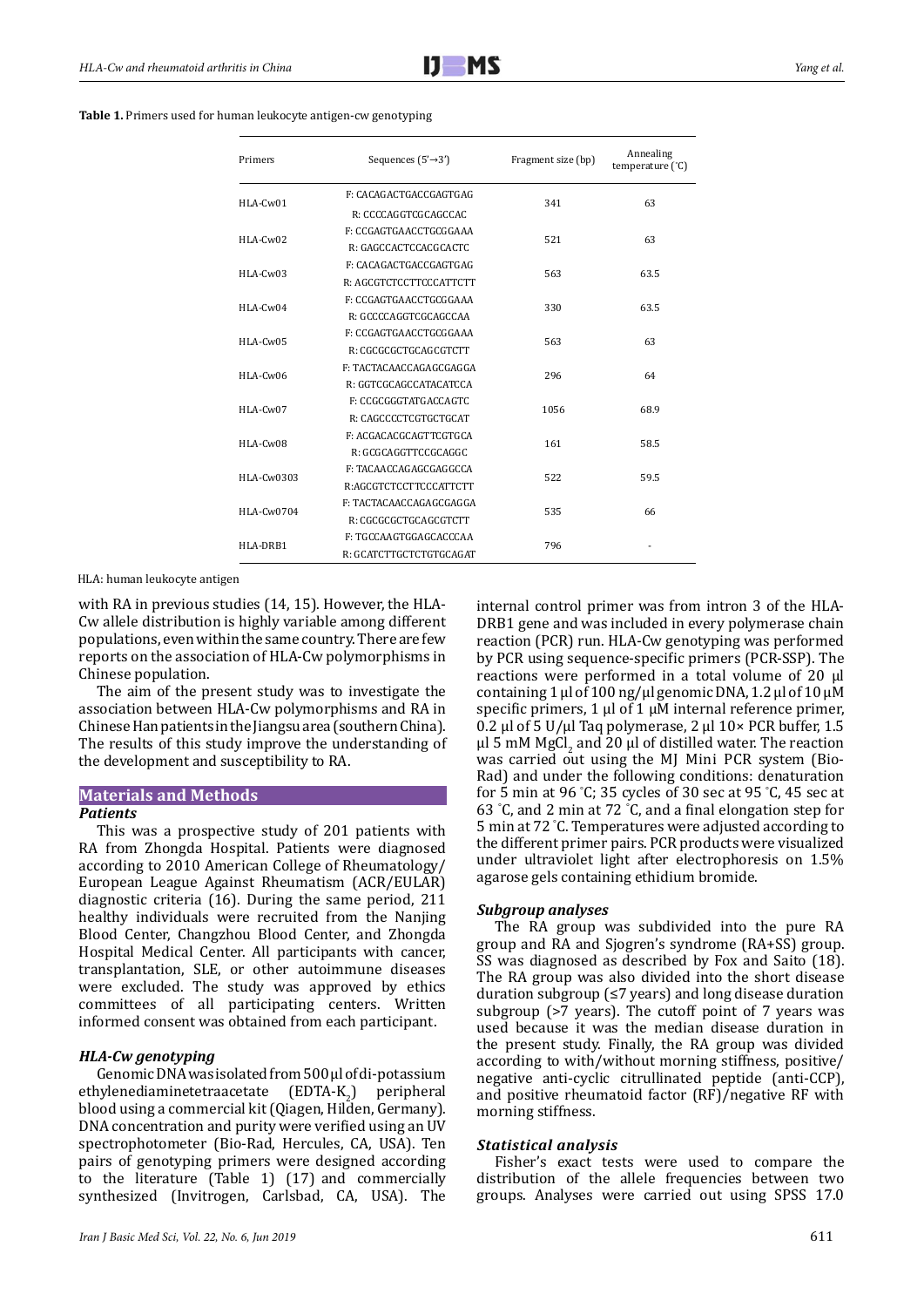|        |           |                  | RA (n=201) |       |                                  | Control $(n=211)$ |       |                  |
|--------|-----------|------------------|------------|-------|----------------------------------|-------------------|-------|------------------|
| HLA-Cw | ${\bf N}$ | $\ddot{}$        | $f(\%)$    | GF    | $\begin{array}{c} + \end{array}$ | $f(\%)$           | GF    | $\boldsymbol{P}$ |
| 01     | 163       | 57               | 34.96      | 0.194 | 64                               | 30.33             | 0.165 | 0.342            |
| 02     | 190       | 10               | 5.26       | 0.027 | 5                                | 2.37              | 0.012 | 0.127            |
| 03     | 142       | 38               | 26.76      | 0.144 | 67                               | 31.75             | 0.174 | 0.341            |
| 04     | 172       | 6                | 3.49       | 0.017 | 25                               | 11.85             | 0.061 | 0.006            |
| 05     | 176       | $\boldsymbol{0}$ | 0.00       | 0.000 | $\boldsymbol{0}$                 | 0.00              | 0.000 | ---              |
| 06     | 163       | 25               | 15.34      | 0.080 | 42                               | 19.91             | 0.105 | 0.253            |
| 07     | 155       | 54               | 34.84      | 0.193 | 58                               | 27.59             | 0.149 | 0.132            |
| 08     | 153       | 35               | 22.88      | 0.122 | 44                               | 20.85             | 0.110 | 0.644            |
| 0303   | 129       | 22               | 17.05      | 0.089 | 12                               | 5.69              | 0.029 | 0.001            |
| 0704   | 186       | 2                | 1.08       | 0.005 | $\boldsymbol{0}$                 | 0.00              | 0.000 | 0.131            |
|        |           |                  |            |       |                                  |                   |       |                  |

**Table 2.** Allelic frequencies of human leukocyte antigen-cw in patients with rheumatoid arthritis and healthy unrelated individuals

RA: Rheumatoid arthritis; N: number of cases; +: positive; GF: gene frequency; GF was calculated by 1- (1-f)1/2; f (%) was calculated by  $(+/N)$  \* 100%

(SPSS, Inc., Chicago, IL, USA). Two-sided *P*-values <0.05 were considered statistically significant.

0.316, 95% CI: 0.133–0.749) in these patients.

### **Results** *Characteristics of the subjects*

All 201 patients with RA were unrelated Han Chinese, including 39 males and 162 females, aged 18–84 (mean: 59.3±13.6) years. The 211 controls were unrelated Han Chinese, including 42 males and 169 females, aged 18– 78 (mean: 55.3±12.7) years.

## *Allelic frequency of HLA-Cw*

As shown in Table 2, compared to the control group, the frequency of HLA-Cw0303 in patients with RA was significantly higher (*P*=0.001, odds ratio [OR]: 3.410, 95% confidence interval [95% CI]: 1.624–7.158), while the frequency of HLA-Cw04 was lower (*P*=0.006, OR:

## *Allelic frequency of HLA-Cw in pure RA and RA+SS subgroups*

The 201 patients with RA were divided into two subgroups: pure RA subgroup (n=117) and RA+SS subgroup (n=33). As shown in Table 3, compared to the RA+SS subgroup, the frequency of HLA-Cw0303 in the pure RA subgroup was significantly higher (*P*=0.001, OR: 3.935, 95% CI: 1.726–8.970), while the frequency of HLA-Cw04 was significantly lower (*P*=0.012, OR: 0.235, 95% CI: 0.069–0.798) in these patients.

## *Allelic frequency of HLA-Cw according to disease duration*

Patients with RA were divided into two subgroups: the short duration subgroup  $(≤7 \text{ years})$  (n=103) and

**Table 3.** Human leukocyte antigen-cw allelic frequencies in the rheumatoid arthritis and rheumatoid arthritis+Sjogren's syndrome subgroups

| HLA-Cw |           | Control $(n=211)$ |       |     | Pure RA subgroup (n=117) |       |                  | RA+SS subgroup (n=33) |                |       |                  |
|--------|-----------|-------------------|-------|-----|--------------------------|-------|------------------|-----------------------|----------------|-------|------------------|
|        | $\ddot{}$ | f(%)              | GF    | N   | $\ddot{}$                | GF    | $\boldsymbol{P}$ | N                     | $\ddot{}$      | GF    | $\boldsymbol{P}$ |
| 01     | 64        | 30.33             | 0.165 | 96  | 33                       | 0.190 | 0.480            | 30                    | 11             | 0.221 | 0.483            |
| 02     | 5         | 2.37              | 0.012 | 109 | $\overline{4}$           | 0.018 | 0.496            | 30                    | $\overline{2}$ | 0.034 | 0.212            |
| 03     | 67        | 31.75             | 0.174 | 85  | 25                       | 0.160 | 0.694            | 21                    | 3              | 0.074 | 0.096            |
| 04     | 25        | 11.85             | 0.061 | 98  | 3                        | 0.015 | 0.012            | 29                    | $\mathbf{1}$   | 0.017 | 0.333            |
| 05     | $\bf{0}$  | 0.00              | 0.000 | 103 | $\bf{0}$                 | 0.000 | $---$            | 30                    | $\bf{0}$       | 0.000 | $---$            |
| 06     | 42        | 19.91             | 0.105 | 97  | 12                       | 0.064 | 0.106            | 24                    | 5              | 0.110 | 1.000            |
| 07     | 58        | 27.59             | 0.149 | 86  | 30                       | 0.193 | 0.206            | 29                    | 8              | 0.149 | 0.991            |
| 08     | 44        | 20.85             | 0.110 | 88  | 21                       | 0.127 | 0.565            | 26                    | $\overline{4}$ | 0.080 | 0.513            |
| 0303   | 12        | 5.69              | 0.029 | 73  | 14                       | 0.101 | 0.001            | 23                    | $\overline{4}$ | 0.091 | 0.058            |
| 0704   | $\bf{0}$  | 0.00              | 0.000 | 106 | $\mathbf{1}$             | 0.004 | 0.334            | 32                    | $\mathbf{1}$   | 0.015 | 0.132            |

RA: Rheumatoid arthritis; SS: Sjogren's syndrome; N: number of cases; +: positive; GF: gene frequency; GF was calculated by 1- (1-f)1/2; f (%) was calculated by (+/N) \* 100%. P was calculated between each subgroup and control group by using Fisher's exact tests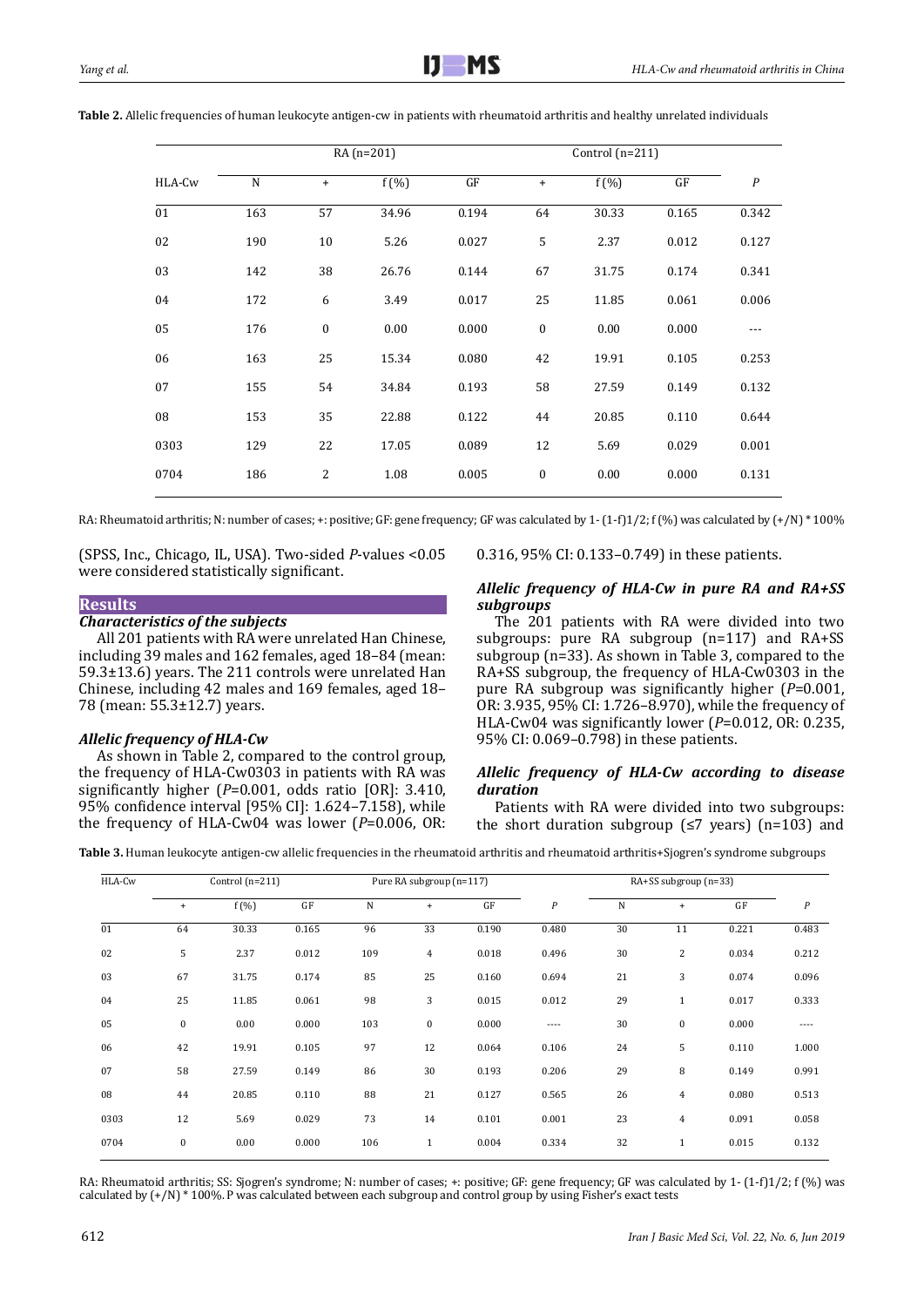| HLA-Cw |              | Control $(n=211)$ |       |    |              | Short course subgroup $(n=103)$ |       |                  |    | Long course subgroup (n=98) |       |       |                  |  |
|--------|--------------|-------------------|-------|----|--------------|---------------------------------|-------|------------------|----|-----------------------------|-------|-------|------------------|--|
|        | $+$          | $f(\%)$           | GF    | N  | $\ddot{}$    | $f(\%)$                         | GF    | $\boldsymbol{P}$ | N  | $\ddot{}$                   | f(%)  | GF    | $\boldsymbol{P}$ |  |
| 01     | 64           | 30.33             | 0.165 | 81 | 25           | 30.86                           | 0.169 | 0.929            | 82 | 32                          | 39.02 | 0.219 | 0.155            |  |
| 02     | 5            | 2.37              | 0.012 | 98 | 5            | 5.10                            | 0.026 | 0.298            | 92 | 5                           | 5.43  | 0.027 | 0.178            |  |
| 03     | 67           | 31.75             | 0.174 | 78 | 22           | 28.21                           | 0.153 | 0.562            | 64 | 16                          | 25.00 | 0.134 | 0.303            |  |
| 04     | 25           | 11.85             | 0.061 | 85 | 3            | 3.53                            | 0.018 | 0.027            | 87 | $\overline{4}$              | 3.45  | 0.017 | 0.055            |  |
| 05     | $\mathbf{0}$ | 0.00              | 0.000 | 93 | $\bf{0}$     | 0.00                            | 0.000 | ----             | 83 | $\bf{0}$                    | 0.00  | 0.000 | ----             |  |
| 06     | 42           | 19.91             | 0.105 | 81 | 11           | 13.58                           | 0.070 | 0.209            | 82 | 14                          | 17.07 | 0.089 | 0.580            |  |
| 07     | 58           | 27.59             | 0.149 | 84 | 25           | 29.76                           | 0.162 | 0.695            | 71 | 29                          | 40.85 | 0.231 | 0.035            |  |
| 08     | 44           | 20.85             | 0.110 | 77 | 17           | 22.08                           | 0.117 | 0.822            | 76 | 18                          | 23.68 | 0.126 | 0.607            |  |
| 0303   | 12           | 5.69              | 0.029 | 71 | 10           | 14.08                           | 0.073 | 0.022            | 57 | 12                          | 21.05 | 0.111 | 0.001            |  |
| 0704   | $\mathbf{0}$ | 0.00              | 0.000 | 94 | $\mathbf{1}$ | 1.06                            | 0.005 | 0.308            | 91 | $\mathbf{1}$                | 1.09  | 0.005 | 0.301            |  |

**Table 4.** Human leukocyte antigen-cw allele frequencies according to disease duration

N: number of cases; +: positive; GF: gene frequency; GF was calculated by 1- (1-f)1/2; f (%) was calculated by  $(+/N)$  \* 100%. P was calculated between each subgroup and control group by using Fisher's exact tests

long duration subgroup (>7 years) (n=98). Compared to the long duration subgroup, the frequency of HLA-Cw04 was lower in the short duration subgroup (*P*=0.027, OR: 0.272, 95% CI: 0.080–0.927) (Table 4).

## *Allelic frequency of HLA-Cw according morning stiffness*

The patients were subdivided into subgroups of with morning stiffness (n=153) and without morning stiffness (n=6). Compared to the control group, the frequency of HLA-Cw0303 in patients with RA and morning stiffness was higher (*P*=0.004, OR: 3.827, 95% CI: 1.761–8.315), while the frequency of HLA-Cw04 was lower in these patients (*P*=0.005, OR: 0.234, 95% CI: 0.080–0.690) (Table 5).

## *HLA-Cw allelic frequency according to anti-CCP status* Patients were subdivided into the anti-CCP-positive

subgroup (n=131) and anti-CCP-negative subgroup (n=22). Compared to the control group, the frequency of HLA-Cw0303 in the anti-CCP-positive subgroup was higher (*P*=0.013, OR: 2.803, 95% CI: 1.204–6.523), while the frequency of HLA-Cw04 was lower (*P*=0.012, OR: 0.271, 95% CI: 0.092–0.798) in these patients. In addition, the frequency of HLA-Cw07 in the anti-CCPnegative subgroup was higher (*P*=0.044, OR: 2.638, 95% CI: 0.998–6.973) (Table 6).

## *HLA-Cw allelic frequency in RA according to RF status*

Patients were subdivided into the positive RF subgroup (n=147) and negative RF subgroup (n=28). Compared to the control group, the frequency of HLA-Cw0303 in the positive RF subgroup was significantly higher (*P*=0.004, OR: 3.149, 95% CI: 1.411–7.026), while the frequency of HLA-Cw04 was lower (*P*=0.007, OR: 0.248, 95% CI: 0.084–0.730) in these patients (Table 7).

**Table 5.** Human leukocyte antigen-cw allele frequencies according morning stiffness

| HLA-Cw | Control $(n=211)$ |         |       |     |                | RA with morning stiffness subgroup (n=153) |       |                  | RA without morning stiffness subgroup (n=6) |              |         |       |                  |
|--------|-------------------|---------|-------|-----|----------------|--------------------------------------------|-------|------------------|---------------------------------------------|--------------|---------|-------|------------------|
|        | $+$               | $f(\%)$ | GF    | N   | $+$            | $f(\%)$                                    | GF    | $\boldsymbol{P}$ | N                                           | $\ddot{}$    | $f(\%)$ | GF    | $\boldsymbol{P}$ |
| 01     | 64                | 30.33   | 0.165 | 124 | 44             | 35.48                                      | 0.197 | 0.330            | 6                                           | 1            | 16.67   | 0.087 | 0.671            |
| 02     | 5                 | 2.37    | 0.012 | 146 | 9              | 6.16                                       | 0.031 | 0.069            | 6                                           | $\bf{0}$     | 0.00    | 0.000 | 1.000            |
| 03     | 67                | 31.75   | 0.174 | 108 | 31             | 28.70                                      | 0.156 | 0.576            | $\overline{4}$                              | $\bf{0}$     | 0.00    | 0.000 | 0.312            |
| 04     | 25                | 11.85   | 0.061 | 131 | 4              | 3.05                                       | 0.015 | 0.005            | 6                                           | $\bf{0}$     | 0.00    | 0.000 | 1.000            |
| 05     | $\bf{0}$          | 0.00    | 0.000 | 135 | $\bf{0}$       | 0.00                                       | 0.000 | ----             | 6                                           | $\bf{0}$     | 0.00    | 0.000 | $---$            |
| 06     | 42                | 19.91   | 0.105 | 130 | 20             | 15.38                                      | 0.080 | 0.293            | 5                                           | $\mathbf{1}$ | 20.00   | 0.106 | 1.000            |
| 07     | 58                | 27.59   | 0.149 | 122 | 43             | 35.24                                      | 0.195 | 0.138            | $\overline{4}$                              | $\mathbf{1}$ | 25.00   | 0.134 | 1.000            |
| 08     | 44                | 20.85   | 0.110 | 117 | 29             | 24.79                                      | 0.133 | 0.412            | 6                                           | $\mathbf{1}$ | 16.67   | 0.087 | 1.000            |
| 0303   | 12                | 5.69    | 0.029 | 96  | 18             | 18.75                                      | 0.098 | 0.004            | 5                                           | $\bf{0}$     | 0.00    | 0.000 | 1.000            |
| 0704   | $\bf{0}$          | 0.00    | 0.000 | 138 | $\overline{c}$ | 1.45                                       | 0.007 | 0.156            | 6                                           | $\bf{0}$     | 0.00    | 0.000 | ----             |

N: number of cases; +: positive; GF: gene frequency; GF was calculated by 1- (1-f)1/2; f (%) was calculated by  $(+/N)$  \* 100%. P was calculated between each subgroup and control group by using Fisher's exact tests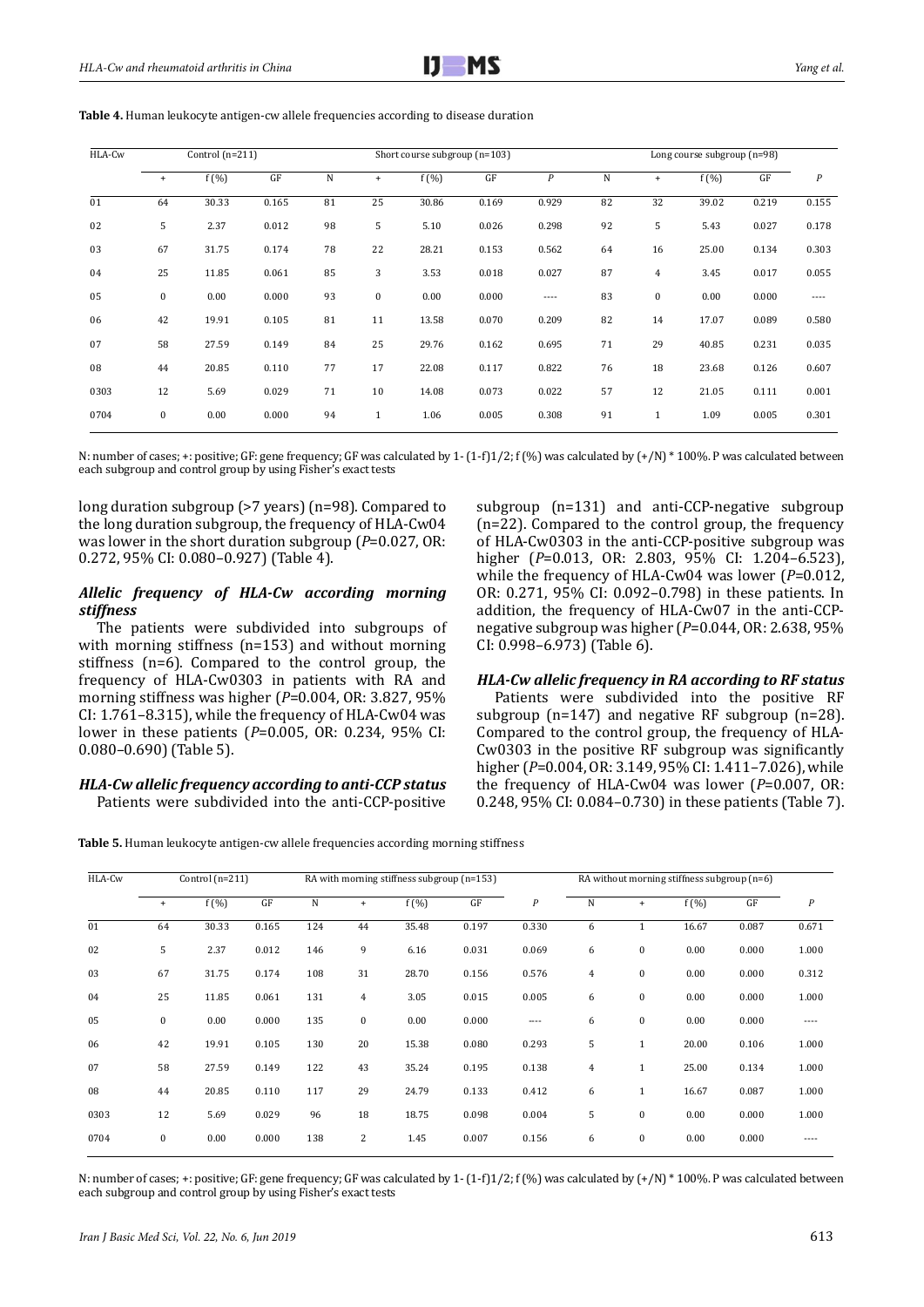| HLA-Cw | Control $(n=211)$ |         |       |             | Positive anti-CCP subgroup (n=131) |         | Negative anti-CCP subgroup (n=22) |       |    |              |         |       |       |
|--------|-------------------|---------|-------|-------------|------------------------------------|---------|-----------------------------------|-------|----|--------------|---------|-------|-------|
|        | $+$               | $f(\%)$ | GF    | $\mathbf N$ | $^{+}$                             | $f(\%)$ | GF                                | P     | N  | $\ddot{}$    | $f(\%)$ | GF    | P     |
| 01     | 64                | 30.33   | 0.165 | 109         | 40                                 | 36.70   | 0.204                             | 0.249 | 17 | 8            | 47.06   | 0.272 | 0.153 |
| 02     | 5                 | 2.37    | 0.012 | 123         | 8                                  | 6.50    | 0.033                             | 0.078 | 22 | $\bf{0}$     | 0.00    | 0.000 | 1.000 |
| 03     | 67                | 31.75   | 0.174 | 93          | 29                                 | 31.18   | 0.170                             | 0.921 | 18 | 3            | 16.67   | 0.087 | 0.182 |
| 04     | 25                | 11.85   | 0.061 | 114         | $\overline{4}$                     | 3.51    | 0.194                             | 0.012 | 21 | $\mathbf{1}$ | 4.76    | 0.024 | 0.482 |
| 05     | $\mathbf{0}$      | 0.00    | 0.000 | 120         | 0                                  | 0.00    | 0.000                             | $---$ | 15 | $\mathbf{0}$ | 0.00    | 0.000 | ----  |
| 06     | 42                | 19.91   | 0.105 | 104         | 14                                 | 13.46   | 0.069                             | 0.160 | 20 | 2            | 10.00   | 0.051 | 0.381 |
| 07     | 58                | 27.59   | 0.149 | 98          | 32                                 | 32.65   | 0.179                             | 0.352 | 18 | 9            | 50.00   | 0.293 | 0.044 |
| 08     | 44                | 20.85   | 0.110 | 99          | 26                                 | 26.26   | 0.141                             | 0.288 | 17 | 5            | 29.41   | 0.160 | 0.374 |
| 0303   | 12                | 5.69    | 0.029 | 83          | 12                                 | 14.46   | 0.075                             | 0.013 | 14 | 2            | 14.28   | 0.074 | 0.213 |
| 0704   | $\bf{0}$          | 0.00    | 0.000 | 122         | $\overline{c}$                     | 1.64    | 0.008                             | 0.134 | 21 | $\bf{0}$     | 0.00    | 0.000 | ----  |

**Table 6.** Human leukocyte antigen-cw allele frequency according to anti-cyclic citrullinated peptide status

CCP: cyclic citrullinated peptide; N: number of cases; +: positive; GF: gene frequency; GF was calculated by 1- (1-f)1/2; f (%) was calculated by (+/N) \* 100%. P was calculated between each subgroup and control group by using Fisher's exact tests

| HLA-Cw | Control $(n=211)$ |          |       |             |                | Positive RF subgroup (n=147) |       | Negative RF subgroup (n=28) |    |                |         |       |                  |
|--------|-------------------|----------|-------|-------------|----------------|------------------------------|-------|-----------------------------|----|----------------|---------|-------|------------------|
|        | $\ddot{}$         | $f(\% )$ | GF    | $\mathbf N$ | $+$            | $f(\%)$                      | GF    | $\cal P$                    | N  | $\ddot{}$      | $f(\%)$ | GF    | $\boldsymbol{P}$ |
| 01     | 64                | 30.33    | 0.165 | 123         | 43             | 34.96                        | 0.193 | 0.382                       | 19 | 8              | 42.11   | 0.239 | 0.289            |
| 02     | 5                 | 2.37     | 0.012 | 139         | $\overline{7}$ | 5.04                         | 0.026 | 0.232                       | 28 | $\overline{2}$ | 7.14    | 0.036 | 0.192            |
| 03     | 67                | 31.75    | 0.174 | 106         | 33             | 31.13                        | 0.170 | 0.911                       | 18 | $\overline{4}$ | 22.22   | 0.118 | 0.401            |
| 04     | 25                | 11.85    | 0.061 | 124         | $\overline{4}$ | 3.23                         | 0.016 | 0.007                       | 25 | $\overline{c}$ | 8.00    | 0.041 | 0.748            |
| 05     | $\bf{0}$          | 0.00     | 0.000 | 127         | $\bf{0}$       | 0.00                         | 0.000 | $---$                       | 25 | $\bf{0}$       | 0.00    | 0.000 | $---$            |
| 06     | 42                | 19.91    | 0.105 | 120         | 16             | 13.33                        | 0.069 | 0.131                       | 25 | 3              | 12.00   | 0.062 | 0.429            |
| 07     | 58                | 27.59    | 0.149 | 113         | 37             | 32.74                        | 0.180 | 0.322                       | 23 | 9              | 39.13   | 0.220 | 0.241            |
| 08     | 44                | 20.85    | 0.110 | 115         | 27             | 23.48                        | 0.125 | 0.583                       | 17 | 5              | 29.41   | 0.160 | 0.374            |
| 0303   | 12                | 5.69     | 0.029 | 94          | 15             | 15.96                        | 0.083 | 0.004                       | 14 | $\overline{c}$ | 14.28   | 0.074 | 0.213            |
| 0704   | $\bf{0}$          | 0.00     | 0.000 | 134         | $\overline{2}$ | 1.49                         | 0.007 | 0.150                       | 27 | $\mathbf{0}$   | 0.00    | 0.000 | $---$            |

RA: Rheumatoid arthritis; RF: Rheumatoid factor; N: number of cases; +: positive; GF: gene frequency; GF was calculated by 1- (1-f)1/2; f (%) was calculated by  $(+/N)$  \* 100%. P was calculated between each subgroup and control group by using Fisher's exact tests

## **Discussion**

RA is a complex systemic autoimmune disease with a genetic background. Studies have shown that KIR is associated with autoimmune disease (19). A previous study showed that the major HLA-Cw alleles in the Jiangsu Han population were HLA-Cw01, Cw03, Cw06, and Cw07 (20). In the present study, the genotyping results were consistent with those of studies detecting HLA-C in Han Chinese (21). Additionally, this previous study suggested that HLA-Cw0303 is related to SLE. Therefore, the aim of the present study was to investigate the association between HLA-Cw polymorphisms and RA in Chinese Han patients in the Jiangsu area. The results showed that the frequency of HLA-Cw0303 in patients with RA was significantly higher than that in controls, while the frequency of HLA-Cw04 was lower than that in controls. The gene for HLA-Cw07 was higher in anti-CCP-negative patients than in controls. The frequency of HLA-Cw04 was lower in the short duration subgroup and higher in the long duration subgroup. Compared to controls, the frequency of HLA-Cw0303 in patients with RA and morning stiffness was higher, while the frequency of HLA-Cw04 was lower. These results suggest that the HLA-Cw0303 gene is a RA-susceptibility gene and that the HLA-Cw04 gene is a protective factor in patients with RA.

HLA-Cw has weak antigenic potential and its expression on the surface of T cells is low. Therefore, conventional serological tests have some limitations (22). With the development of molecular biology 7 techniques for HLA typing such as PCR- restriction fragment length polymorphism (RFLP), PCR- singlestranded conformation polymorphism (SSCP), PCRsequence-specific oligonucleotide primed (SSO), PCR-SSP, and DNA sequencing, it is now easier to genotype HLA-Cw. The PCR-SSP genotyping method is widely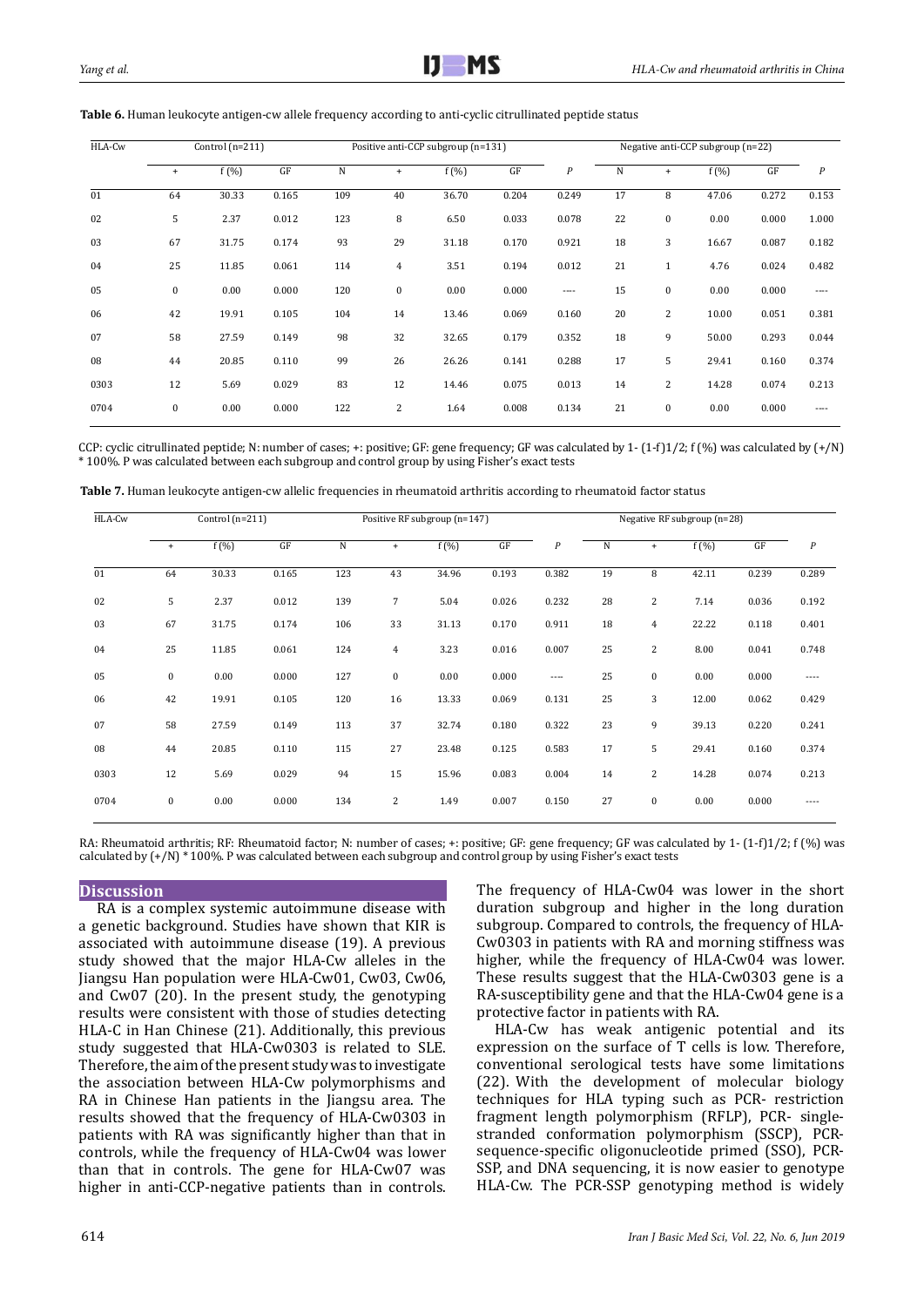used (23) because of its high sample throughput, but high-quality DNA and perfect primer design are required to avoid pseudo-gene amplification 23. In the present study, PCR-SSP was used to detect and analyze the HLA-Cw01-08 genotypes in 412 participants and was successful in all samples.

We hypothesized that HLA-Cw0303 increases the expression of KIR-related genes. The HLA-Cw0303 gene belongs to HLA-C1 and corresponds to KIR2DL2-3. Inhibition of NK cell function of HLA-C2/KIR2DL2-3 is weaker than that of HLA-C1/KIR2DL1 (24, 25), which may lead to symptoms associated with RA. However, the frequency of HLA-Cw03 was not significantly different from that of controls, suggesting that overexpression of HLA-Cw0303 is involved in a complex interaction with other factors. HLA-Cw is composed of multiple introns and exons, and its polymorphisms mainly include single-base substitutions within exons and internal rearrangements (26, 27), but the exact mechanisms remain poorly understood.

The present study showed that the frequency of KIR2DS4 (HLC-Cw04) in patients with RA was lower than that in controls, which is consistent with the results of Sun *et al.* (28). HLA-Cw04 belongs to HLA-C2 and is the possible ligand for KIR2DS1/2DS4. Under physiological conditions, the binding force of activating KIR molecules and HLA-Cw is extremely weak, mainly maintaining an inhibitory state and effectively suppressing NK cell from killing normal cells identified as "self". However, when the inhibitory signal is weak, the effect of activated HLA-Cw-KIR overwhelms the suppression, leading to NK cell activation and symptoms of autoimmune diseases (29). Stewart *et al.* (30) suggested that the combined KIR2DS1/HLA-Cw04 peptide is similar to the KIR2DL1/ HLA-Cw04 combination. This likely affects the role of activated HLA-Cw-KIR. Therefore, our results suggest that in RA, the gene frequency of HLA-Cw04 was lower and inhibition of KIR2DL1/HLA-C2 was weaker, leading to immune system disorders and triggering a series of RA symptoms, which is supported by a previous study of RA (28).

Subgroup analyses showed that HLA-Cw04 was lower in the pure RA subgroup compared to that in the RA+SS subgroup, while HLA-Cw0303 (*P*=0.001) was higher. These results strongly suggest that HLA-Cw0303 is a susceptibility gene for RA, while HLA-Cw04 may be protective. Additionally, in each positive subgroup of morning stiffness, RF, and anti-CCP, the frequency of HLA-Cw0303 was higher. This further suggests that the HLA-Cw0303 gene is a disease susceptibility factor and affects the clinical manifestations of RA. Additionally, the frequency of HLA-Cw04 was lower and consistent with the total RA group. Finally, the frequency of HLA-Cw0303 was higher and that of HLA-Cw04 was lower among patients with longer disease duration compared to those with shorter disease duration.

The frequency of the HLA-Cw07 gene was higher in the long duration group and anti-CCP-negative group. Previous studies showed that RA is associated with specific HLA-DRB1 alleles. The alleles encoding the β chain of the third hypervariable region have an amino acid sequence of QK/QR/RRRAA, known as the "shared epitope" (31), which is the antigen-presenting epitope. Studies confirmed that synovial CCP epitope expression and anti-CCP antibodies in patients with RA were closely associated with specific shared epitope alleles (32, 33). Sun *et al.* (11) demonstrated that HLA-Cw07 is a predisposing factor for SLE. However, additional studies are necessary to explore these associations.

There were some limitations to this study. First, the sample size was small and from a single geographic region. Second, since the RA cases were retrospectively selected from the electronic medical records in our department, the disease activity score 28-ESR (DAS28- ESR) and visual analogue scale (VAS) were not recorded in the electronic medical records. Third, only a small panel of genes was examined, and it will be necessary to examine a larger number of polymorphisms and their relation to manifestations of RA. Additional studies are necessary to better characterize RA.

## **Conclusion**

These results suggest that HLA-Cw0303 is a susceptibility gene for RA in Chinese Han patients in the Jiangsu area of southern China. The HLA-Cw04 gene may be a protective factor against RA, while HLA-Cw07 might play a protective role in the production of anti-CCP in the long-term course of patients with RA.

## **Acknowledgment**

We thank the donors for generously providing blood samples for this study. This study was sponsored by research funds granted by the Jiangsu Science & Technology Department (#BS2006542), the Jiangsu Province Science and Technology Department of Healthfunded projects (#H200757), and the National College Students Innovation Experiment Program funded project (#G2007058).

#### **Conflict of Interest**

All authors declared that they have no conflict of interest.

#### **References**

1. Kelley W, Firestein G, Budd R, Gabriel S, McInnes I, I'Dell J. Kelley's Textbook of Rheumatology. Dublin: Elsevier Health Sciences: 2012

2. Weyand CM, Goronzy JJ. Association of MHC and rheumatoid arthritis. HLA polymorphisms in phenotypic variants of rheumatoid arthritis. Arthritis Res 2000; 2:212- 216.

3. Moretta A, Bottino C, Mingari MC, Biassoni R, Moretta L. What is a natural killer cell? Nature Immunol 2002; 3:6-8.

4. Yen JH, Moore BE, Nakajima T, Scholl D, Schaid DJ, Weyand CM, *et al*. Major histocompatibility complex class I-recognizing receptors are disease risk genes in rheumatoid arthritis. J Exp Med 2001; 193:1159-1167.

5. Guerini FR, Fusco C, Mazzi B, Favoino B, Nocera G, Agliardi C, *et al*. HLA-Cw allele frequencies in northern and southern Italy. Transpl Immunol 2008; 18:286-2896.

6. Wiśniewski A, Jankowska R, Passowiczmuszyńska E, Wiśniewska E, Majorczyk E, Nowak I, *et al*. KIR2DL2/S2 and HLA-C C1C1 genotype is associated with better response to treatment and prolonged survival of patients with non-small cell lung cancer in a Polish Caucasian population. Human Immunol 2012; 73:927-931.

7. Chazara O, Xiong S, Moffett A. Maternal KIR and fetal